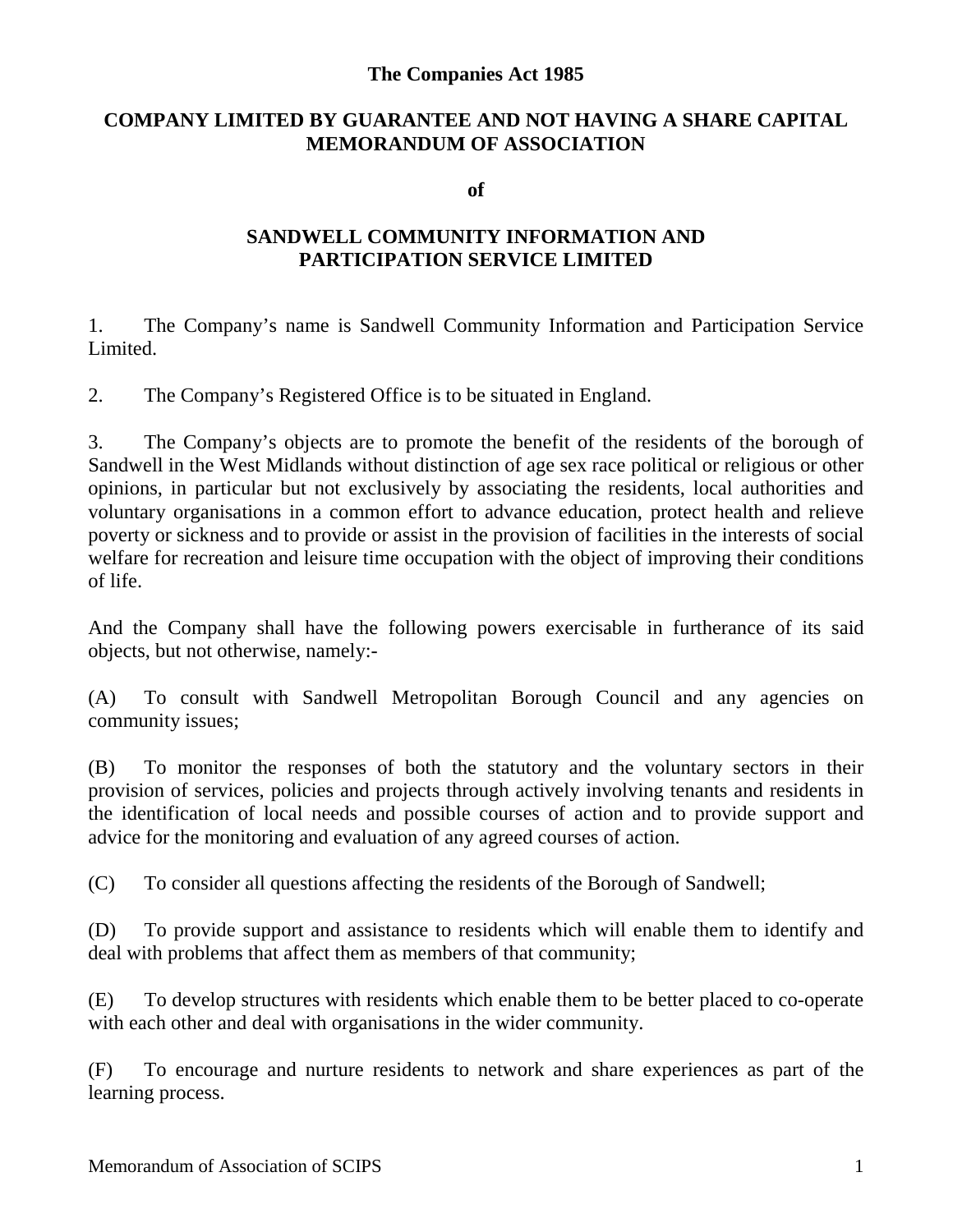(G) To enable residents to consolidate and build upon existing skills for the benefit of the public in general.

(H) To provide relevant and appropriate training or instruction to residents, groups and communities including:-

- (i) Formal training such as running a committee, administering accounts;
- (ii) Training on how to identify needs and priorities, on planning projects and their implementation including preparing budgets, funding application.
- (iii) Equipping people with or developing transferable skills such as team working and problem solving.
- (iv) To develop people's capacity for working within structures outside their group or community such as negotiation, assertiveness and advocacy skills.

(I) To develop recommendations to policy making bodies based on the results of such activities.

(J) To prepare, print, publish and distribute any newsletters, papers and reports relating to any social, local or national matter;

(K) To insure the directors against the costs of successful defence to a criminal prosecution brought against them as charity trustees or against personal liability incurred in respect of any act or omission which is or is alleged to be a breach of trust or breach of duty, unless the director concerned knew that, or was reckless with it, the act or omission was a breach of trust or breach of duty.

(L) To raise funds, whether by the levying of subscription by the Company, by means of donations from companies or other business concerns, or from charities, by private or public appeals or otherwise, and to seek any form of assistance sponsorship or grants from government, municipal, commercial or private sources or from any national or international health, welfare, educational, social or cultural organisation for or on behalf of the Company, or any person or body of persons pursuing any charitable object which this company is authorised to carry on, and to take and accept gifts of property, whether subject to any special trust or not, for the objects of the company.

(M) To recruit and assist in the recruitment of voluntary workers in and for the Company and to retain or employ professional or technical advisers or workers in connection with the objects of the Company and to pay reasonable and proper fees for their services.

(N) To make any financial grant or award and to enter into any contract or arrangement for the person or body of persons of any technical, financial or other assistance, of any service or equipment, labour or of travel, accommodation or any other facilities, and generally to do all such things as may, in the opinion of the directors, further the primary charitable objects of the Company.

Memorandum of Association of SCIPS 2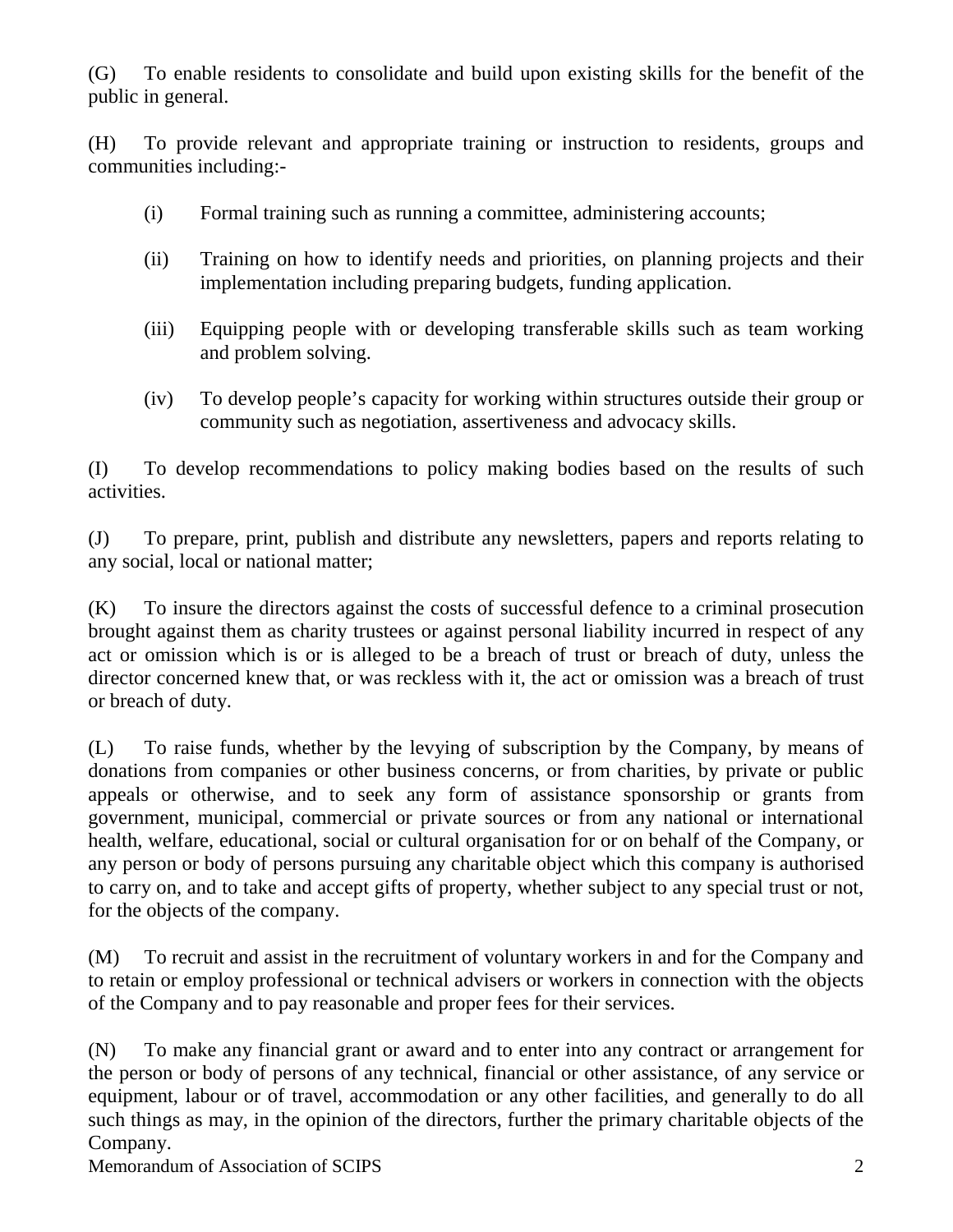(O) To undertake research or surveys and publish the useful results of such research; to establish, equip and maintain a library, to collect, compile, print, publish and disseminate information; to provide, publish or contribute to the publication of any papers, book, periodicals, reports or other documents, films, slides , tapes, pictures, plans or models; to give and exchange information and advice and to promote, encourage, foster and maintain the interest and support of the public in the objects and activities of the Company.

(P) To organise, provide facilities for and hold conferences, meetings, courses of instruction, demonstrations, lectures, exhibitions, competitions, tours and displays.

(Q) To establish, promote or assist in establishing or promoting and to subscribe to or become a member of, or co-operate or federate with any charitable organisations or associations whose objects are in whole or in part similar to the objects of the Company or the establishment or promotion of which may be beneficial to the Company, to act as trustees or agents for, and to manage and undertake the property, assets, liabilities and engagements of any such organisations or associations and to subscribe or guarantee money for charitable purposes in any way calculated to further the objects of the Company.

(R) To foster and encourage co-operation and communication between similar organisations, societies and other charitable institutions and local and national authorities and to co-ordinate the activities and represent the views of those making use of the facilities of the Company and its members.

(S) To purchase, take on lease or in exchange, hire or otherwise acquire and hold for any estate or interest, sell, mortgage, lease or otherwise dispose of or turn to Account any real or personal property and any rights or privileges (of the Company) which the Company may think necessary for the promotion of its objects and to construct maintain and alter any buildings or erections necessary for the work of the Company.

(T) To borrow or raise money for the purposes of the Company on such terms and on such security as the directors shall think fit and whether by the creation and issue of debentures or debenture stock or otherwise.

(U) To receive money on deposit or loan upon such terms as the Company may approve, and to undertake and execute any charitable trusts which may lawfully be undertaken by the Company and may be conducive to its objects.

(V) To invest and deal with the moneys of the Company not immediately required for its purposes in or upon such investments or securities and in such as may from time to time be determined, subject nevertheless to such conditions (if any) and such consents (if any) as may from time to time be imposed by law and subject also as hereinafter provided.

(W) To sell, mortgage, turn to account, exchange, let or grant licences, easements and other rights in or over, and in any other manner deal with or dispose of all or any of the property and assets for the time being of the Company as may be necessary for the promotion of its objects.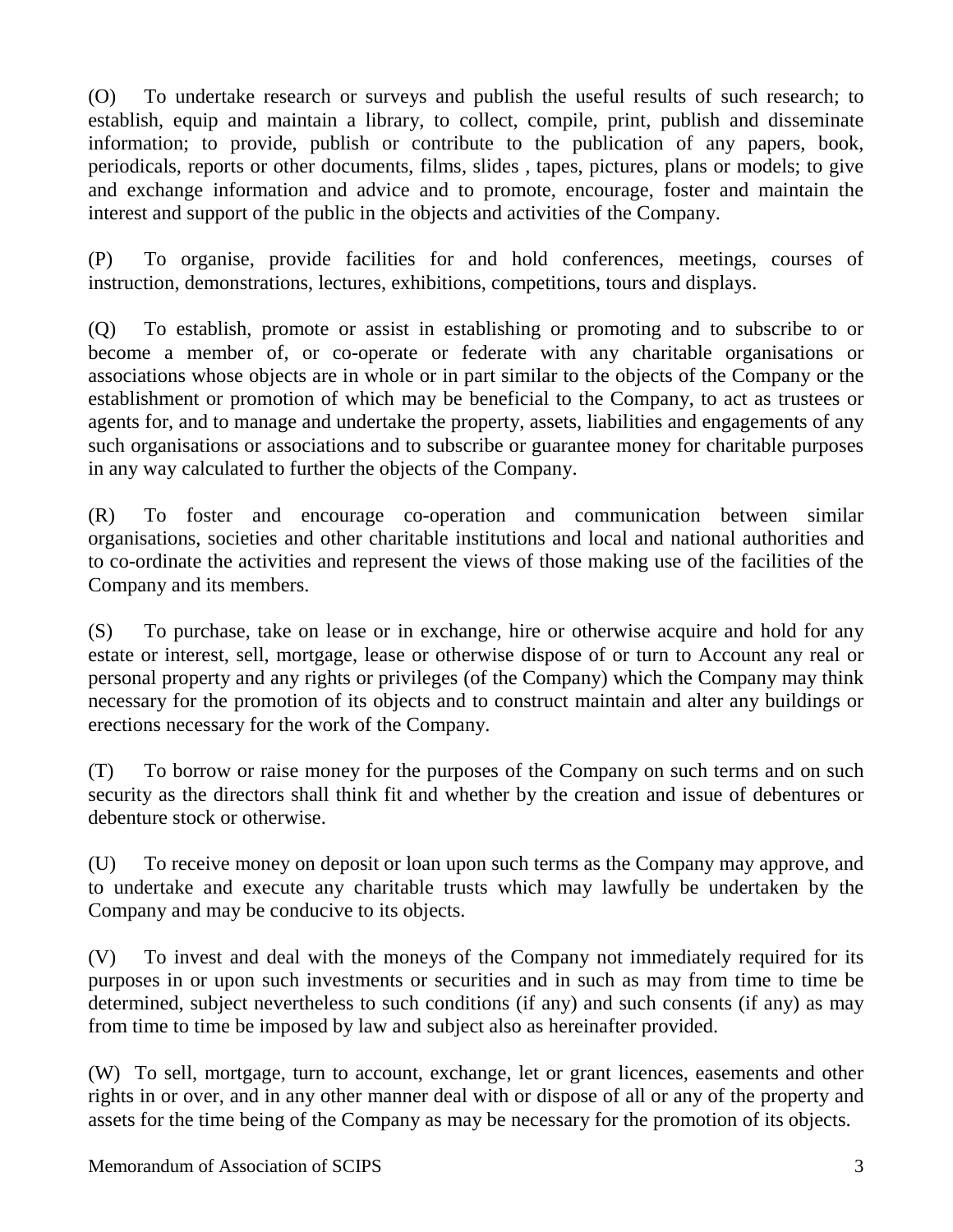(X) To make all reasonable and necessary provision for the payment of pensions and superannuation to or on behalf of employees and their widows or other dependents.

(Y) To pay out of the funds of the Company the costs, charges and expenses of and incidental to the formation and registration of the Company.

(Z) To do all such other things as are necessary for the attainment of the objects of the Company or any of them.

## **PROVIDED THAT:-**

(i) Sandwell Community Information & Participation Service Limited shall at all times be committed to implementing its Equal Opportunities policy which shall extend to all of the services it provides as well as to its employment policies. In order to achieve equality of opportunity in all areas of its work, Sandwell Community Information & Participation Services Limited. commits itself to giving equal access to all sections of the membership and no person shall receive less favourable treatment than another because of his/her colour, creed, ethnic or national origin, politics, disability, age, sex, marital status, sexuality, Trade Union activity or responsibility for dependents.

This policy also applies to potential as well as actual members/volunteers/workers and relates to all aspects of employment including recruitment, pay terms and conditions of service, promotion, training, transfer, grievance, disciplinary procedures and service delivery and also to arrangements made for working in Sandwell Community Information & Participation Service Limited.

All tenant members/workers are to reflect and promote Equal Opportunities in all Sandwell Community Information & Participation Services Limited fields of work.

(ii) In case the Company shall take or hold any property which may be subject to any trusts, the Company shall only deal with or invest the same in such manner as allowed by law, having regard to such trusts.

(iii) The objects of the Company shall not extend to the regulation of relations between employers and workers or organisations of employers and organisations of workers.

Memorandum of Association of SCIPS 4 (iv) In case the Company shall take or hold any property subject to the jurisdiction of the Charity Commissioners for England and Wales, the Company shall not sell, mortgage, charge or lease the same without such authority, approval or consent as my be required by law, and as regards such property, the Governing Body of the Company shall be chargeable for any such property as may come into their hands and shall be answerable and accountable for their own acts, receipts, neglects and defaults and for the due administration of such property in the same manner and to the same extent as they would have been, as such Governing Body, if no incorporation had been affected, and the incorporation of the Company shall not diminish or impair any control or authority exercisable by the Chancery Division or the Charity Commissioners over such Governing Body but they shall as regards any such property be jointly and separately to such control or authority as if the Company were not incorporated.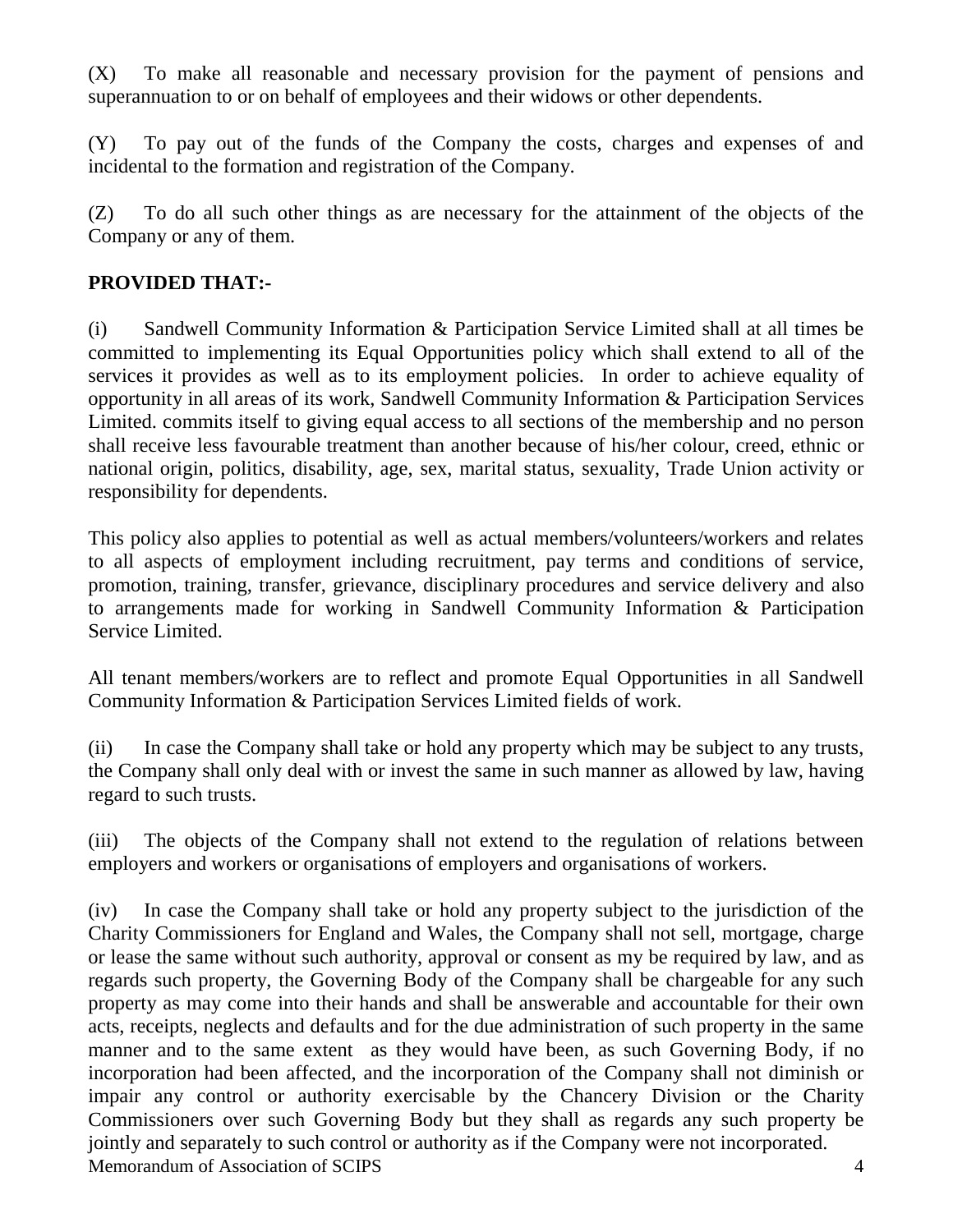4. The income and property of the Company, whenceso ever derived, shall be applied solely towards the promotion of the objects of the Company as set forth in this Memorandum of Association, and no portion thereof shall be paid or transferred directly or indirectly, by way of dividend, bond or otherwise howsoever by way of profit to the members of the Company, and no members of its Governing Body shall be appointed to any office of the Company, paid a salary or fees or received any remuneration or other benefits in money or money's worth from the company.

Provided that nothing herein shall prevent the payment, in good faith, by the Company:-

(a) of reasonable and proper remuneration to any member, officer or servant of the Company (not being a member of its Governing Body) for any services rendered to the Company.

(b) of interest on money lent by any member of the Company of its Governing Body at a rate per annum not exceeding 2 per cent less than the base lending rate for the time prescribed by the Lloyds Bank plc.

(c) of reasonable and proper rent for premises demised or let by any member of the Company or its Governing Body.

(d) of fees, remuneration or other benefit in money or money's worth to a company of which a member of the Governing Body may be a member holding not more than a one hundredth part of the capital of that company.

(e) to any member of the Governing Body of reasonable out out-of-pocket expenses.

5. The liability of the members is limited.

6. Every member group of the Company undertakes to contribute such amount as may be required (not exceeding £1) to the Company's assets if it should be wound up while it is a member or within a year after it ceases to be a member for payment of the Company's Debts and liabilities contracted before it ceases to be a member, and of the costs, charges and expenses of winding up and for the adjustment of the rights of the contributories among themselves.

7. If, upon the winding or dissolution of the Company there remains, after the satisfaction of all its debts and liabilities, any property whatsoever, the same shall not be paid to or distributed among the members of the Company, but shall be given or transferred to some other charitable institution or institutions having objects the same as, or similar to, the objects of the Company, and which shall prohibit the distribution of its or their income or property among its or their members to an extent at least as great as is imposed on the Company under or by virtue of Clause 4 hereof; such institution(s) to be determined by the members of the Company at or before the time of dissolution, and if and so far as effect cannot be given to this last provision, then to some other charitable object as near as may be to that of the Company.